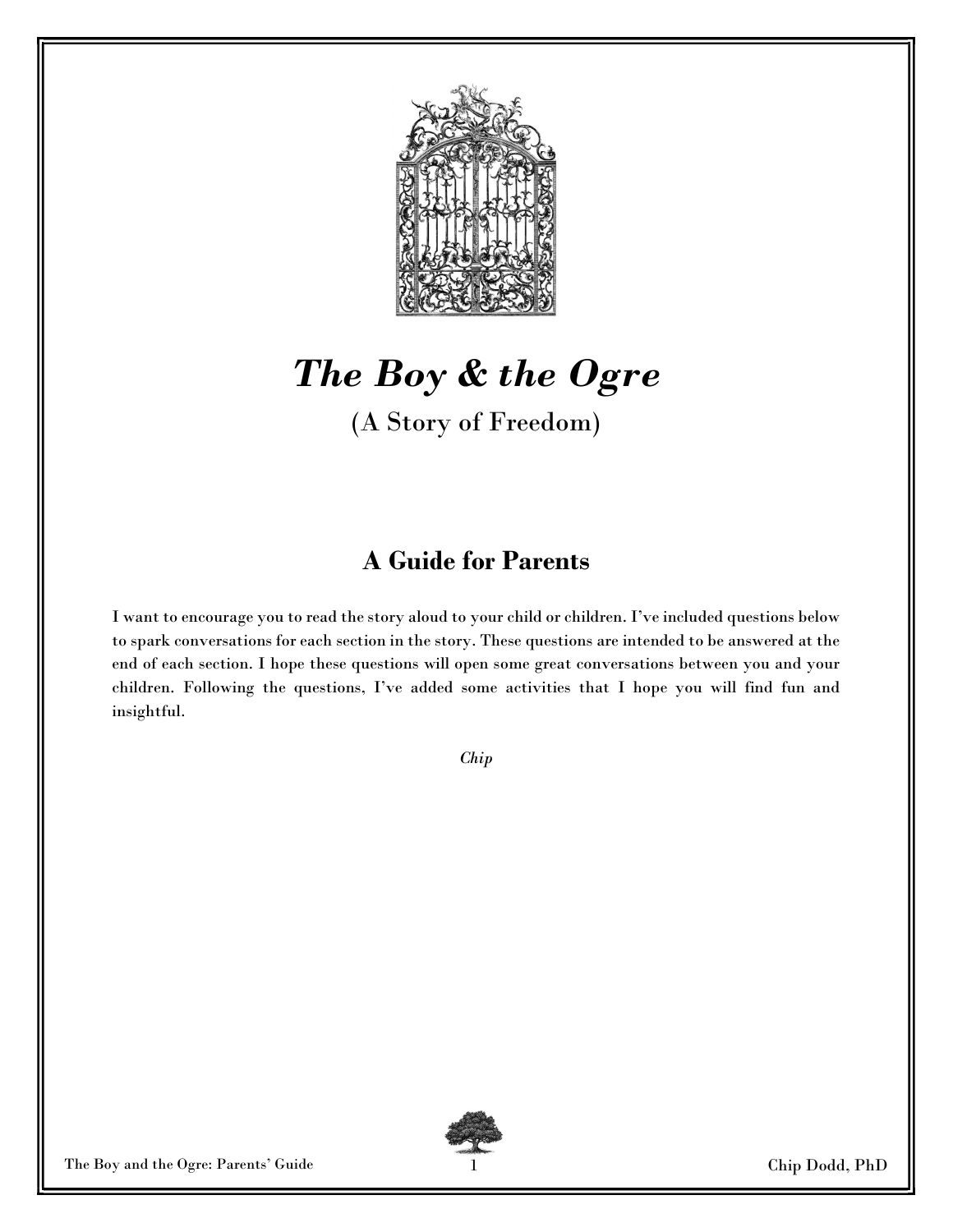### **Preface**

Questions to discuss after reading the Preface

- What do you think the story is going to be about?
- Do you know why you were given the name you have? Were you named after someone?
- What is a bakery? What kinds of things would you find there?
- Have you ever been to a bakery? What was your favorite baked item to eat?
- Do you know what ogres are? What do they look like?
- Do you think ogres are scary?

#### Family Activities

- Draw pictures of what you think ogres look like.
- Visit a nearby bakery and sit and enjoy your favorite baked goods.
- Spend a fun family evening baking a few of your favorite baked goods. Examples: brownies, cookies, muffins, etc.

### White Stone Dwelling

#### **Ouestions**

- What is a dwelling? Name some different kinds of dwellings/ Examples: nests, caves, teepees, etc.
- Have you ever swung in a tire swing? What was it like? How did you feel?
- What is porridge? Have you ever eaten it?
- What do you wonder about?
- What is another name for firefly? Have you ever caught a firefly?
- What does hideous mean? What can you describe as hideous?
- Are you afraid of the dark? What do you feel when it is dark?
- Do you have any chores? What are they?
- What are your favorite kinds of books to read?
- Tell me about a time when you felt nervous in your stomach.

#### Family Activities

- Make porridge and share it with your family. Would you want to eat this every day?
- If it is summertime, go outside and catch fireflies together.
- Using a dictionary, learn the definitions to five new words.
- Draw a picture of the ogre as he is described in the story.
- Take a trip to the library and check out some interesting books.
- Visit a bookstore and wander through the aisles of different types of books.

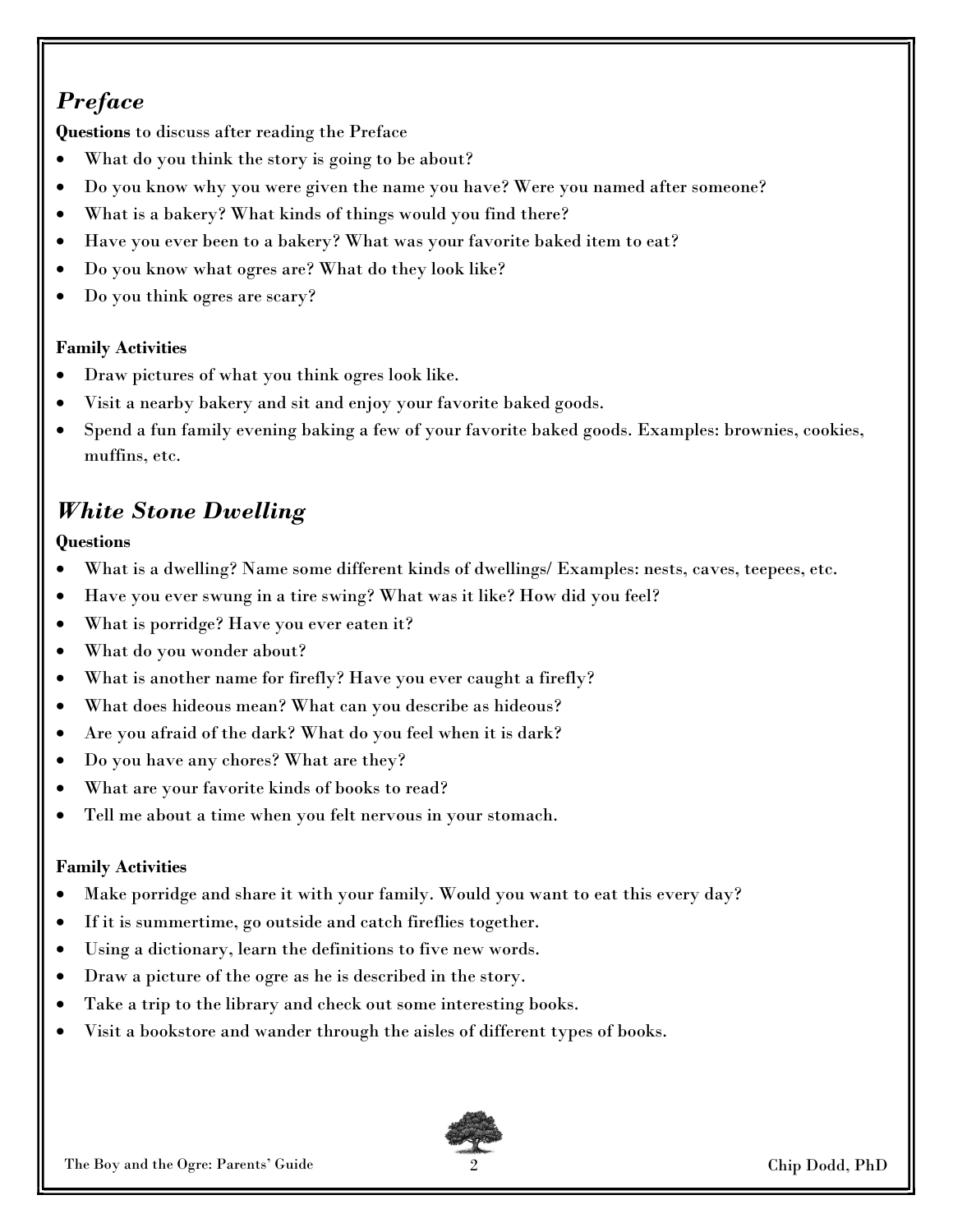#### A Great and Daring Idea **Questions**

- The ogre went to work on the grounds with his scythe and a basket of tools. Where do you think he is going, and what is he doing?
- Have you ever made up a game? What did you name the game? Tell me about it.
- The boy wanted to please the ogre. Who is someone you have wanted to please?
- Do you think you're brave? Tell me about a time you were brave.
- What are some of your favorite smells? Popcorn popping? Pizza? Flowers?
- Tell me something that you are cautious about.
- Tell me all the places you can think of where you would find a fence.
- Can you remember a time when you saw a new scene for the first time? Maybe when you saw the Grand Canyon or the beach or the castle at Magic Kingdom for the first time. Describe what was new and different. Tell me how you felt.
- Do you think the boy was fearful when he suddenly saw the girl's face through the fence? Would you have been frightened?
- Tell me some of the differences between the boy's dwelling and homeplace and the scene he saw through the fence.
- Do you think the scene that the boy saw through the fence was as scary as what he had been taught it was?
- Have you ever told someone what you thought they wanted to hear rather than the truth? How did you feel afterwards?
- Have you ever been afraid of someone? Who was it? What was scary?
- Have you ever reached for someone to hold their hand, pat them on the back or to hug them and felt them pull away? Did you think that you had done something wrong or they didn't like you? Tell me about a time when this happened and how you felt.
- Have you ever felt like the best way to care for someone was to tell them what made them happy or okay rather than to tell them the truth?

#### Family Activities

- Design an obstacle course for you and your family. Challenge each family member to complete the course within a certain time or making fewer than 3 mistakes.
- Plan a dinner menu of deliciously fragrant foods.
- Draw pictures of different types of dwellings. Examples: tree house, teepee, cave, etc.
- Take time to swing. If you don't have a swing set in your yard, go to a park and take time to swing or just sit in the swing and relax and ponder.
- Using sidewalk chalk, draw some of the scenes the boy saw when he peeked through the bushes by the fence.

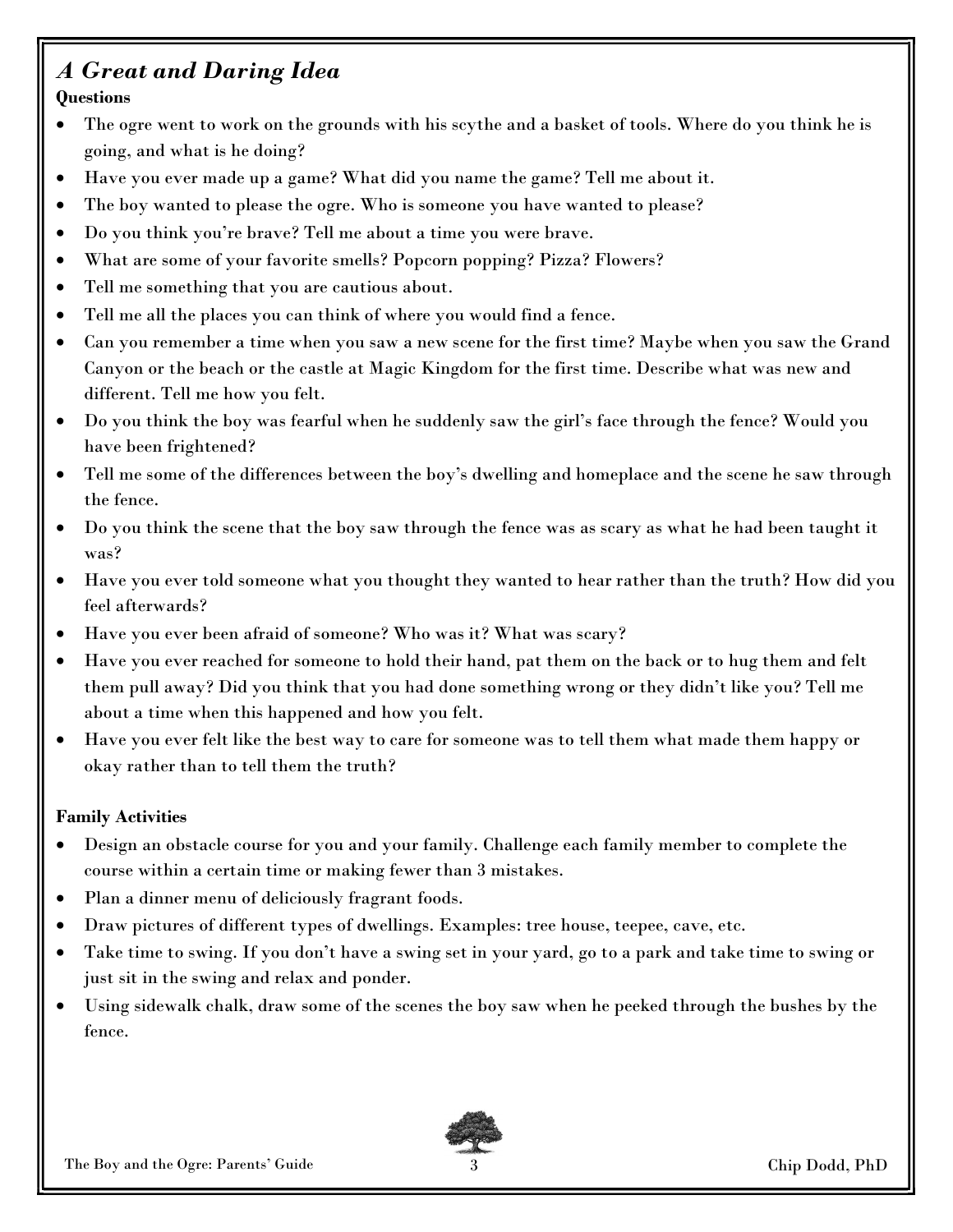## "Through the Gate, Silly"

#### **Ouestions**

- When the girl found the boy again, what made the boy tell her that he was playing a hiding game?
- What do you think made the ogre tell the boy that the world outside the fence was awful and scary?
- What was the boy drawn to even though he was told it was dangerous?
- Why was the boy afraid to ask the girl what the sweet scent was coming from the bakery?
- Think of a time when someone you loved and trusted lied to you. How did you feel?
- Think of a time when you lied to someone you loved and trusted. How did you feel?
- After the boy told the ogre the truth, he began to feel himself get bigger. What made him feel bigger?
- Why do you think the ogre began to shrink?
- Why do you think the ogre had told him lies about the world outside their fence?

#### Family Activities

- Play a family game of Hide-n-Seek.
- On a trip to the supermarket, look at and talk about the spices in the baking aisle.
- Take the spices out of your spice cabinet and sniff them all. Which one is your favorite?
- Make some simmering potpourri. Add several clove buds, an orange peel, a cinnamon stick and a bay leaf in 4 cups of water and simmer. Add more water as needed.
- Bake snickerdoodle cookies, cinnamon muffins, etc.

### Epilogue

#### **Questions**

- How do you think the boy felt to know that Joseppi had a tiny ogre, too?
- The boy took the name Joseppi Jr. Do you think that is a good name for the boy?
- Why do you think Esmerelda didn't have an ogre?
- What do you think the two little ogres talked about?
- Why did the two little ogres disappear? Where did they go?

#### Family Activities

- Take part acting out your favorite part of the closing scene.
- Draw a picture of what you think Esmerelda looked like on her wedding day.
- Design a menu for JOSEPPI'S BAKERY.